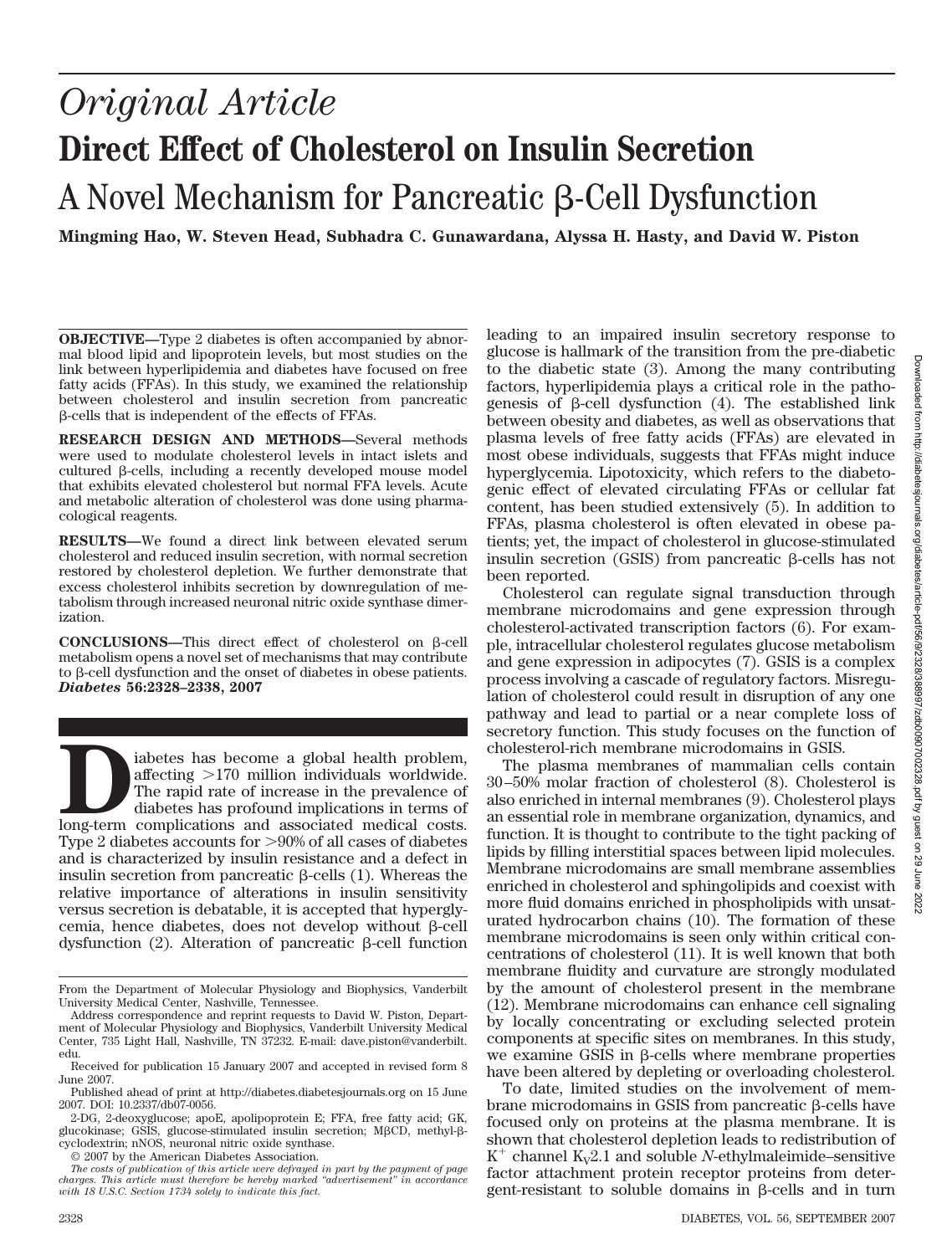### TABLE 1

Plasma metabolic parameters of mice used in this study

|                   | C57BL/6J         | $apoE^{-/-}$     | ob/ob            | $ob/ob; apoE^{-/-}$ |
|-------------------|------------------|------------------|------------------|---------------------|
| $\boldsymbol{n}$  |                  |                  |                  |                     |
| $TC$ (mg/dl)      | $121.0 \pm 31.6$ | $442 \pm 65.0^*$ | $217 \pm 66.6$   | $728.3 \pm 156.1^+$ |
| $TG \, (mg/dl)$   | $51.3 \pm 15.6$  | $89.3 \pm 14.7$  | $107.0 \pm 23.1$ | $180.3 \pm 36.0$    |
| FFA (mmol/l)      | $0.49 \pm 0.16$  | $0.50 \pm 0.11$  | $0.78 \pm 0.15$  | $0.86 \pm 0.23$     |
| Glucose $(mg/dl)$ | $125 \pm 2.1$    | $113 \pm 6.7$    | $118 \pm 12$     | $132 \pm 25$        |
| Insulin $(ng/ml)$ | $0.89 \pm 0.19$  | $0.86 \pm 0.22$  | $17 \pm 3.4$     | $31 \pm 8.5$        |

Data are means  $\pm$  SD. Six-month-old mice were kept on a standard chow diet. Plasma total cholesterol (TC), triglyceride (TG), and FFA levels were measured using enzymatic methods. Statistical analysis was performed using the Student's *t* test: \* $P < 0.01$  vs. C57BL/6J,  $\dagger P < 0.01$  vs.  $ob/ob$ ,  $\sharp P < 0.05$  vs. C57BL/6J,  $\sharp P < 0.05$  vs.  $ob/ob$ . Values were taken from a previously published study (16).

enhances GSIS (13,14). Membrane microdomains also play an essential role in interleukin- $1\beta$ -induced nitric oxide (NO) release from  $\beta$ -cells (15). Our results in this study show that in addition to changes in proteins present on the plasma membrane, glucose metabolism involving glucokinase (GK) is affected by cholesterol alteration. Here, we show that excess cellular cholesterol is directly linked to reduced GSIS and that normal secretion could be restored by cholesterol depletion. We further demonstrate one potential mechanism for cholesterol regulation of GSIS that involves modification of neuronal NO synthase (nNOS) and GK activity through cholesterol-rich membrane microdomains on the insulin granules.

#### **RESEARCH DESIGN AND METHODS**

**Mice, cells, and islets.** C57BL/6J mice (Harlan Laboratories, Indianapolis, IN) were used, unless otherwise noted. Apolipoprotein E (apoE)-deficient mice (*ApoE<sup>-/-</sup>*) (B6.129P2-*Apoe<sup>tm1Unc</sup>*/J), matching control mice (C57BL/6J), and nNOS knockout mice (B6.129S4-*Nos1tm1Plh*/J) were purchased from The Jackson Laboratory (Bar Harbor, ME).  $ob/ob;apoE^{-/-}$  mice (on C57BL/6J background) were produced by intercrossing  $ob/$ + and  $apoE^{-/-}$  mice (16). All mice were kept on a rodent chow (LabDiet 5001, 12% of calories from fat) and cared for according to the guidelines of the Vanderbilt Institutional Animal Care and Use Committee. 832/13 INS-1 cells were a kind gift from Dr. Newgard (Duke University, Durham, NC). βTC3 and 832/13 INS-1 insulinoma cells were cultured and prepared for experiments as previously described (17,18). Pancreatic islets were isolated and cultured using methods developed in our lab (19).

**Cholesterol assay in islets.** Cholesterol content was quantified in a 96-well plate by a fluorometric method using an enzyme-coupled reaction provided by the Amplex Red Cholesterol Assay kit (Molecular Probes). After isolation, islets were divided into two groups for cholesterol and insulin assays. For cholesterol measurement, material from each tube containing 10 islets was subjected to lipid extraction with chloroform/methanol (2:1; vol/vol), dried down to a thin film, and resuspended in 60- $\mu$ l 1 $\times$  working solution (Amplex Red Cholesterol Assay kit) supplemented with 0.1% Triton X-100. From that,  $50 \mu$ l was used for cholesterol assay and  $10 \mu$ l for protein assay (BCA Protein Assay; Pierce, Rockford, Il).

**Glucose-stimulated insulin secretion measurements.** Static incubations of pancreatic islets for insulin secretion measurements were done as previously described (19). Insulin radioimmunoassays were performed by the Diabetes Research and Training Center Hormone Core Resource at Vanderbilt University. Mouse serum total cholesterol, triglycerides, and free fatty acids were measured by the Vanderbilt Mouse Metabolic Phenotyping Center Lipid Core.

**Cholesterol manipulation.** For metabolic depletion, islets were grown for 3 days in metabolic depletion medium (RPMI-1640; similar to the growth medium but with 10% lipoprotein-deficient serum in place of FBS, supplemented with  $200 \mu m$ ol/l mevalonate [required to maintain cell viability] and 10 mol/l mevastatin) to block cholesterol synthesis and deplete cholesterol stores (20). For depletion by methyl- $\beta$ -cyclodextrin (M $\beta$ CD) (Sigma), islets and  $\beta$ -cells were incubated with 10 mmol/l M $\beta$ CD at 37<sup>o</sup>C for 1 h, which removed cholesterol from both plasma membrane and intracellular stores because intracellular cholesterol effluxes efficiently to the plasma membrane where it is quickly removed by M $\beta$ CD as the acceptor (9). To cholesterol overload, cells were incubated with 10 mmol/l soluble cholesterol (Sigma; 1 g contains  $\sim$  40 mg cholesterol) at 37°C for 1 h.

**Glucokinase activity assay.** Enzymatic activity of GK was measured by a continuous spectrophotometric rate determination method (21) using 60 mmol/l Tris, 20 mmol/l MgCl, 2.5 mmol/l dithiothreitol, 100 mmol/l KCl, 4 mmol/l adenosine 5'-triphosphate, 0.9 mmol/l  $\beta$ -nicotinamide adenine dinucleotide phosphate, and 10 units glucose 6-phosphate dehydrogenase. One unit of GK activity is defined as phosphorylation of  $1 \mu \text{mol}$  D-glucose to D-glucose 6-phosphate per minute at pH 9.0 at room temperature. GK activity was measured by subtracting the activity measured at 0.5 mmol/l glucose from that at 100 mmol/l glucose to account for hexokinase activity in the cell lysates. **Low-temperature SDS-PAGE.** Cells were collected in cold PBS and resuspended in cold lysis buffer (20 mmol/l HEPES, 100 mmol/l NaCl, 1 mmol/l EDTA, 1% cholate, 1% Triton X-100, and  $1 \times$  protease inhibitor cocktail for mammalian cells [Sigma]). Cold SDS loading buffer (0.05 mol/l Tris-HCl, pH 6.8, 2% SDS, 10% glycerol, 100 mmol/l dithiothreitol, and 0.1% bromphenol blue) was added to the cell lysate and incubated for 5 min at 0°C. Samples were loaded on 6% polyacrylamide gels, subjected to electrophoresis at 0°C, and visualized by immunoblotting with nNOS monoclonal antibody (BD Transduction Laboratories) and peroxidase-conjugated secondary antibody. To separate the cytoplasmic and membrane-bound fractions, digitonin permeabilization was performed as described previously (22), with the exception of using 10  $\mu$ g/ml instead of 20  $\mu$ g/ml digitonin.

**Statistical analysis.** Results are expressed as means  $\pm$  SD. Unpaired two-tailed Student's *t* tests were performed for comparisons between treated and control groups. Differences were considered significant at  $P < 0.05$ . In cholesterol and insulin secretion assays, *n* denotes the number of mice used for each condition. Samples of 10 islets each were taken from each mouse. In all other experiments using cultured  $\beta$ -cells, *n* denotes the number of times each experiment was repeated with different plates of cells for each condition.

## **RESULTS**

**GSIS is directly affected by islet cholesterol levels.** Traditionally, a high-fat diet is used to increase serum cholesterol levels in mice. However, this is also accompanied by elevations in FFA levels. To circumvent this issue, we used apoE-deficient (apoE<sup>-/-</sup>) mice fed a standard diet. Compared with control C57BL/6J animals,  $a \nu \partial E$ <sup>-</sup> mice have elevated plasma cholesterol levels without changes in plasma FFA. Furthermore, when the *apoE/* mice are made obese by placing them on a leptin-deficient *ob/ob* background, plasma cholesterol levels are further elevated, again without concomitant increases in FFA compared with *ob/ob* controls (Table 1). Because apoE is not present in the pancreatic islets of wild-type mice (23), its absence does not directly affect islet function when studied in vitro, and we observed similar islet morphology between  $apoE^{-/-}$  and control mice  $(apoE^{-/-}$  vs. C57BL/6J and *ob/ob*;*apoE<sup>-/-</sup>* vs. *ob/ob*). Cholesterol measurements in pancreatic islets show that an increase in serum cholesterol (Table 1) leads to increased islet cholesterol (Fig. 1*A*). Although total insulin content does not vary significantly among different mouse models (Fig. 1*B*), the increase in islet cholesterol causes a dramatic reduction in the islets' ability to secrete insulin in response to basal and high glucose concentrations (Fig. 1*C*). This result indicates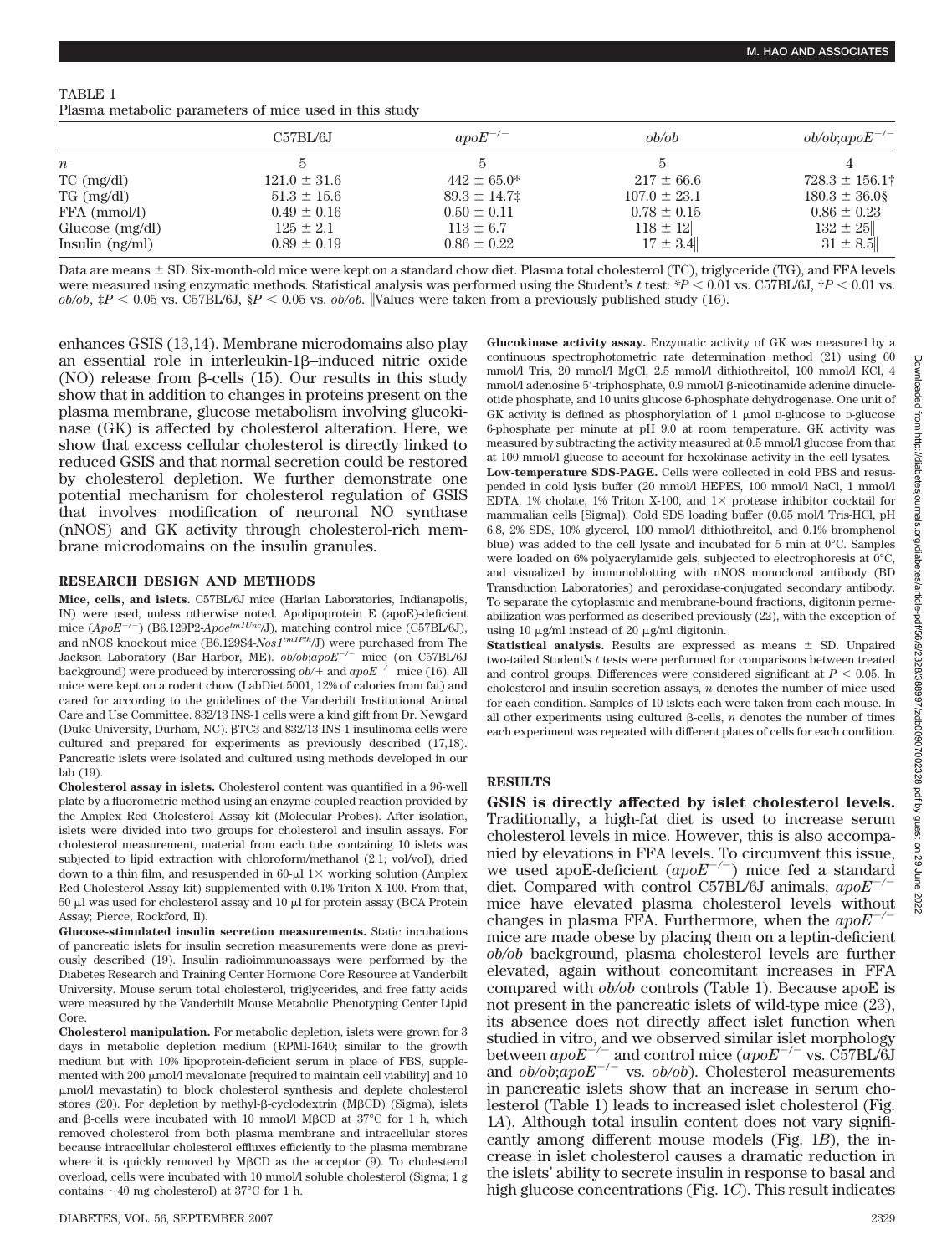

**FIG. 1. Reduced GSIS from pancreatic islets in mice with elevated cholesterol levels. Islets were isolated from four mouse strains, as indicated, and the number of mice used from each strain is listed in Table 1. Each sample consisted of 10 islets, and the results were taken from an average** of triplicate samples. For results, labeled  $ob/b;apoE^{-/-}$  (MβCD) islets from  $ob/b;apoE^{-/-}$  mice were incubated with 10 mmol/l MβCD for 1 h **shaking at 37°C before taking measurements. GSIS was measured using static incubations of isolated islets: islets were first incubated in 2 mmol/l glucose for 1 h before transferred to different concentrations of glucose. At the end of the 1-h stimulation period, samples were collected for insulin measurement followed by the addition of 1% Triton X-100 to determine total insulin content.** *A***: Islet cholesterol levels were determined from lipids extracted from each sample and normalized to the protein content in the same sample, \****P* **< 0.05.** *B***: Total islet insulin levels were measured from Triton X-100–extracted samples and normalized to the protein content in the same sample.** *C***: Insulin secretion in response to 3 and 20 mmol/l glucose from each sample, expressed as fractional release, \****P* **< 0.05.** *D***: GSIS (20 mmol/l glucose) plotted against islet cholesterol levels. Each data point represents an average of triplicate samples from one mouse.**

that cholesterol directly impacts GSIS independent of the cellular FFA content.

Because plasma triglyceride levels are also elevated in our mouse models relative to their respective controls (Table 1), we studied isolated islets in which cholesterol can be specifically manipulated. To determine whether direct cholesterol depletion could enhance GSIS from isolated C57BL/6J islets, MβCD was used for 1 h to cause acute depletion of cellular cholesterol (9) and mevastatin (a cholesterol biosynthesis inhibitor) to cause metabolic depletion over several days in culture (20). With these treatments, islet cholesterol was reduced by 30–40% (Fig. 2*A*), whereas total insulin content remained unaffected (Fig. 2*B*). Direct cholesterol depletion from isolated islets significantly enhances insulin secretion under both basal and high glucose concentrations (Fig. 2*C*). Cholesterol depletion of the  $ob/ob; apoE^{-/-}$  islets using M<sub>BCD</sub> also partially restores GSIS (Fig. 1*C*). GSIS (20 mmol/l glucose) is shown as a function of islet cholesterol for the genetically modified mouse models (Fig. 1*D*) or isolated wildtype islets with different cholesterol levels (Fig. 2*D*). Although many factors affect insulin secretion, in all of these cases, the islet cholesterol level is inversely correlated to  $\beta$ -cell GSIS.

**Glucose metabolism is involved in cholesterol-regulated GSIS from β-cells.** To investigate the molecular mechanisms underlying cholesterol-dependent GSIS, we turned to cultured pancreatic  $\beta$ -cells. Both 832/13 INS-1 and  $\beta$ TC3 cells secrete insulin in a regulated manner (18,24). INS-1 cells are used for the functional experiments because of their robust responsiveness to glucose (18), and  $\beta$ TC3 cells are used for the imaging experiments because of their low autofluorescence. The capability to manipulate cholesterol in these insulinoma cells is greatly improved relative to that in islets, so that cholesterol overloading using soluble cholesterol (cholesterol loaded on  $M\beta$ CD) is possible (Fig. 3*A*). In INS-1 cells, using  $M\beta$ CD to deplete cholesterol before glucose stimulation increases insulin secretion at all tested glucose concentrations (Fig. 3*B*). In contrast, cholesterol overload suppresses GSIS (Fig. 3*B*). Similar results are observed in  $\beta$ TC3 cells for changes in intracellular Ca<sup>2+</sup>, a critical signaling molecule in GSIS (Fig. 3*C*). The increase in intracellular  $Ca^{2+}$  on glucose stimulation is reduced in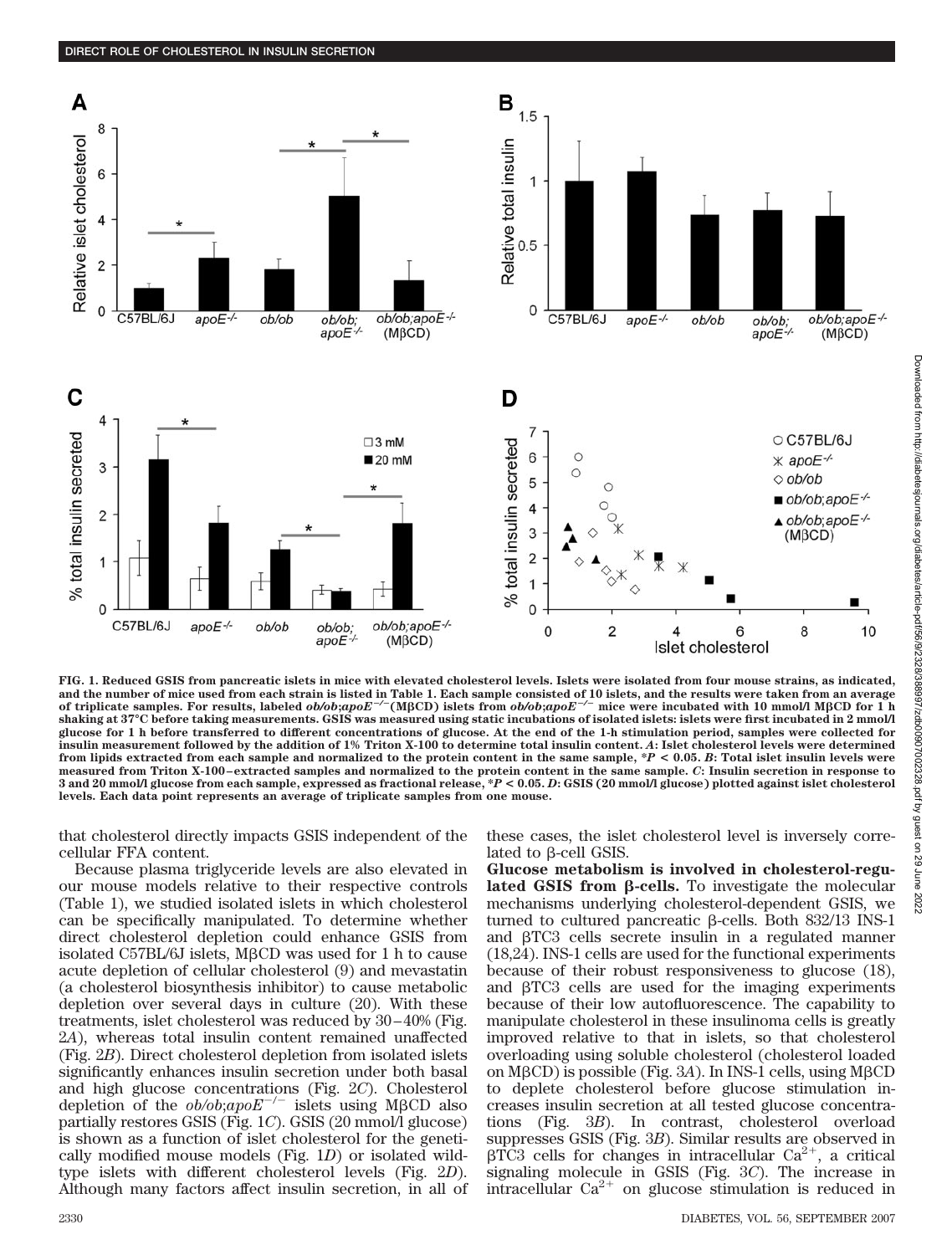

**FIG. 2. Enhanced GSIS from wild-type pancreatic islets with reduced cholesterol levels. Two methods of cholesterol depletion were used on islets isolated from C57BL/6J:** acute depletion by M $\beta$ CD ( $n = 6$ ) and metabolic depletion by mevastatin ( $n = 7$ ).  $n = 12$  mice for control islets. Each **sample consisted of 10 islets, and the results were taken from an average of triplicate samples. GSIS was measured using the method described in Fig. 1.** *A***: Islet cholesterol levels were determined from lipids extracted from each sample and normalized to the protein content in the same sample, \****P* **< 0.05.** *B***: Total islet insulin levels were measured from Triton X-100–extracted samples and normalized to the protein content in the same sample.** *C***: Insulin secretion in response to 3 and 20 mmol/l glucose from each sample, expressed as fractional release, \****P* **< 0.05.** *D***: GSIS (20 mmol/l glucose) plotted against islet cholesterol levels. Each data point represents an average of triplicate samples from one mouse.**

islets from  $ob/ob;apoE^{-/-}$  versus  $ob/ob$  mice (Fig. 3*D*). To determine whether cholesterol depletion alone is sufficient to stimulate insulin secretion, we used a fluorescent zinc indicator (FluoZin-3) to monitor insulin release from  $M\beta$ CD-treated  $\beta$ TC3 cells. FluoZin-3 has been successfully used to study insulin release in pancreatic  $\beta$ -cells because insulin and  $\mathbb{Z}n^{2+}$  are co-released by exocytosis (25). When  $10$  mmol/l MβCD is added to βTC3 cells kept in  $2$  mmol/l  $\,$ glucose, a rise in FluoZin-3 fluorescence indicates the initiation of insulin secretion after cholesterol removal, even in the absence of other insulin secretagogues (Fig. 3*E*).

Because cholesterol directly affects GSIS, we examined the glucose-stimulated signal transduction pathway to see where cholesterol action occurs. To determine whether cholesterol is coupled to proximal glucose metabolism, we monitored the effect of M $\beta$ CD treatment on intracellular  $Ca^{2+}$  in the presence or absence of a nonmetabolizable glucose analog, 2-deoxyglucose (2-DG). As shown in Fig.  $3F$ , adding M $\beta$ CD to  $\beta$ TC3 cells in 2 mmol/l glucose raises intracellular  $Ca^{2+}$ . However, the increase in intracellular  $Ca^{2+}$  caused by cholesterol depletion is blunted when glucose is replaced by 2-DG, suggesting that glucose metabolism is required for initiating insulin secretory response in cholesterol-depleted cells. We also used NADPH autofluorescence to assay cellular redox state (26). Pretreating  $\beta$ TC3 cells with M $\beta$ CD leads to a slightly higher NADPH production on 20 mmol/l glucose stimulation compared with the control cells (Fig. 4*A*). Overloading with cholesterol before glucose stimulation decreases NADPH production (Fig. 4*A*). Compared with *ob/ob* mice, NADPH production in islets from  $ob/ob; apoE^{-/-}$  mice is significantly reduced (Fig. 4*B*). As with  $Zn^{2+}$  secretion (Fig. 3*E*) and intracellular  $Ca^{2+}$  (Fig. 3*F*), cholesterol depletion with  $M\beta$ CD alone initiates NADPH production (Fig. 4*C*). NADPH fluorescence does not increase in response to  $M\beta$ CD when 2-DG is present or when soluble cholesterol is added to the cells (Fig. 4*D*). These results suggest that the effect of cholesterol depletion using  $M\beta$ CD on intracellular Ca<sup>2+</sup> increase, NADPH production, and insulin secretion (indicated by  $\text{Zn}^{2+}$  release) involves proximal glucose metabolism.

**Cholesterol is involved in nNOS regulation of GK.** GK critically regulates GSIS by exerting tight control over glucose metabolism. Its unique glucose-sensing property underlies the ability of pancreatic  $\beta$ -cells to respond to plasma glucose fluctuations. Because of this, even small changes in GK activity have an impact on the rate of GSIS (27). This is supported by many studies of inactivating mutations in the gene encoding GK in humans with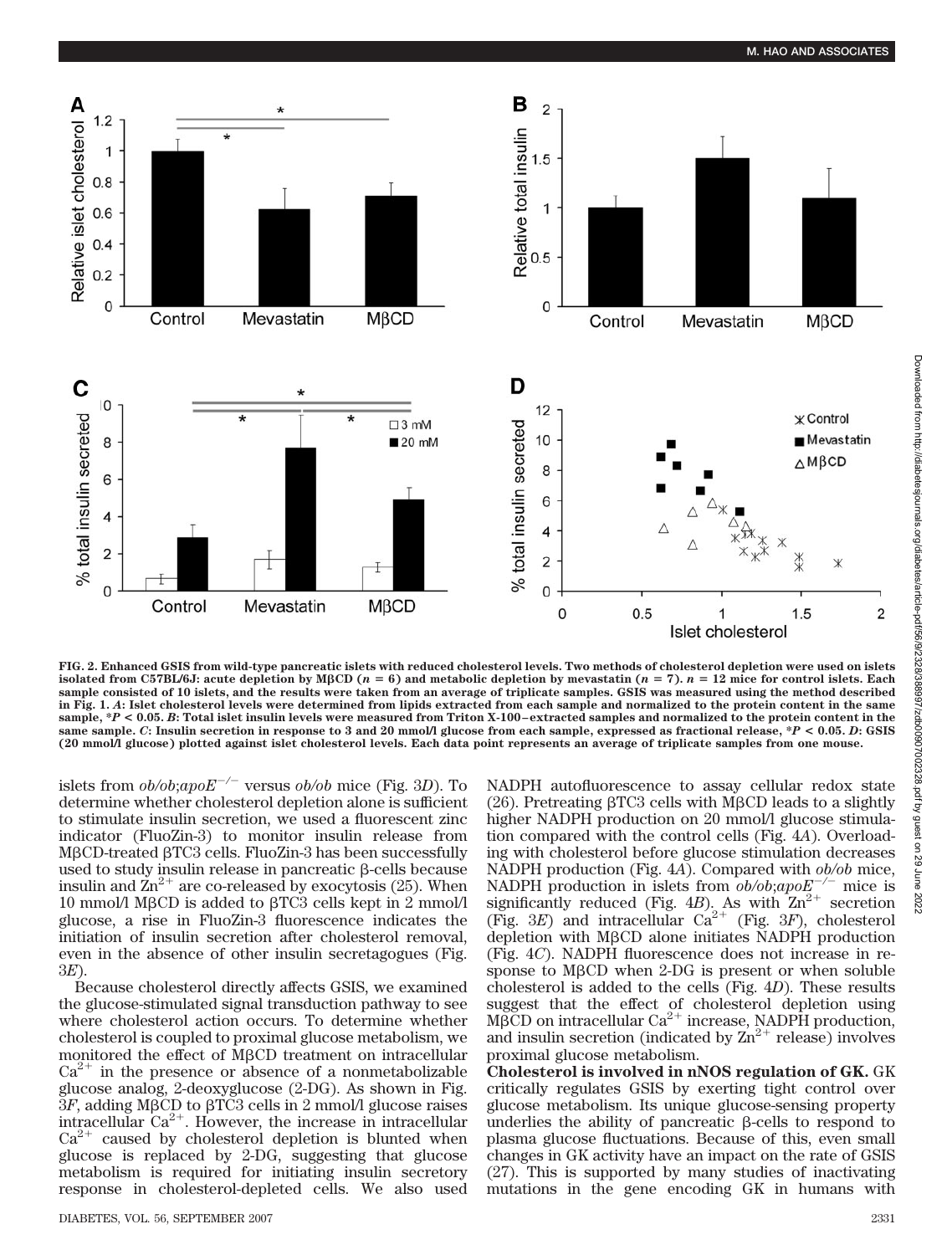



B

 $14$ 

 $12$ 

 $10$ 

8

6  $\overline{4}$ 

 $\overline{2}$ 

0

 $\mathbf 0$ 

Control  $M\beta$ CD

5 10<br>Glucose Concentration (mM)

Chol

Relative insulin secretion

**FIG. 3. Cellular cholesterol levels affect GSIS from cultured pancreatic -cells. Cholesterol depletion and overloading in cultured -cells were done using 10 mmol/l MCD and 10 mmol/l soluble cholesterol (Chol), respectively, for 1 h at 37°C before taking measurements.** *A* **and** *B***: Cellular cholesterol levels and GSIS, respectively, in 832/13 INS-1 cells after cholesterol treatment. GSIS was measured using the method described in Fig.** 1 from cells plated in 12-well plates. A:  $n = 8$ , \*P < 0.05. B:  $n = 5$ , P < 0.01 between MBCD-treated and control cells for all glucose concentrations; *P* **< 0.05 between cholesterol-treated and control cells for 11 and 20 mmol/l glucose.** *C***: Glucose-stimulated intracellular Ca2 response of TC3 cells with different levels of cellular cholesterol. Cells kept in glucose-free buffer underwent cholesterol treatment before loading with 2 mol/l Fura-2. A 340- to 380-nm intensity ratio of Fura-2 was obtained from the entire image after background correction. The arrow points to when 20** mmol/l glucose was added.  $n = 6, P < 0.05$  between MBCD-treated and control cells and  $P < 0.01$  between cholesterol-treated and control cells<br>for all time points 3 min postglucose addition. D: Glucose-stimulated intracellul **for all time points 3 min postglucose addition.** *D***: Glucose-stimulated intracellular Ca2 response of islets from** *ob/ob* **and** *ob/ob***;***apoE*for all time points 3 min postglucose addition. D: Glucose-stimulated intracellular Ca<sup>2+</sup> response of islets from ob/ob and ob/ob;apoE<sup>-/-</sup> mice.<br>Cultured islets were labeled with 4 µmol/l Fluo-4 in 2 mmol/l glucose at r **cells. Images were taken in the presence of FluoZin-3 added to the extracellular medium of cells kept in 2 mmol/l glucose. Fluorescence quantification was done on three small regions in the extracellular medium, as determined by the differential interference contrast image. The** arrow indicates the addition of buffer (control) or MβCD (10 mmol/l final concentration).  $n = 7, P < 0.01$  for all time points 11 min after the start<br>of the experiment. F: Changes in intracellular Ca<sup>2+</sup> in response to MβC **loaded TC3 cells were kept in either 2 mmol/l glucose or 5 mmol/l 2-DG throughout. The arrow indicates the addition of MCD.** *n* **6,** *P* **< 0.01 for all time points 15 min after the start of the experiment.**

maturity-onset diabetes of the young (28). It has been shown on glucose stimulation that GK dissociates from the insulin granules and is released to the cytoplasm, where it is activated (29), as depicted in Fig. 5*A*. In this study, pretreating INS-1 cells with  $M\beta$ CD enhances GK activity under both basal (3 mmol/l) and high glucose (20 mmol/l) concentrations (Fig. 5*B*). In contrast, cholesterol overloading decreases GK activity on glucose stimulation (Fig. 5*B*).

Time (min)

 $12$ 

35

20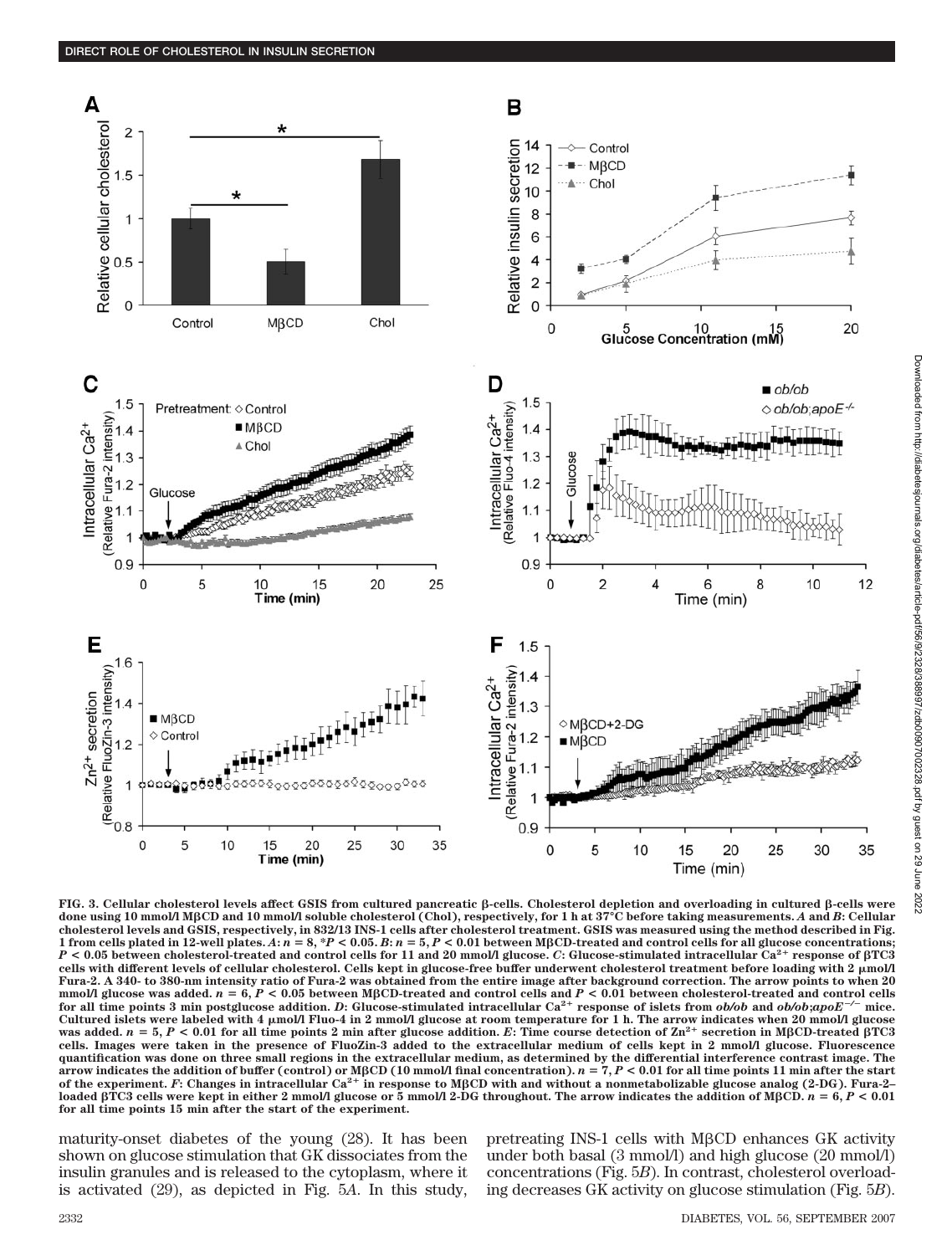

**FIG. 4. Cholesterol-dependent regulation of GSIS involves glucose metabolism.** *A***: Time-course imaging of NADPH response of TC3 cells stimulated with 20 mmol/l glucose. Glucose-starved cells underwent cholesterol treatment before NADPH imaging (40 Plan Neofluar 1.3 NA objective lens, 710-nm mode-locked Ti:Saph laser and a nondescanned detector with a custom 380- to 550-nm filter). The arrow indicates the** addition of 20 mmol/l glucose.  $n = 5$ , \*P < 0.05 vs. control. #P < 0.01 vs. control for this and all subsequent time points. B: NADPH response of<br>islets from ob/ob and ob/ob;apoE<sup>-/–</sup> mice. Cultured islets were incubated i **addition of 20 mmol/l glucose.**  $n = 5$ , \*P < 0.05 and #P < 0.01 for this and all subsequent time points. *C*: NADPH response to M $\beta$ CD treatment in  $\beta$ TC3 cells kept in 2 mmol/l glucose. The arrow indicates the addition of buffer (control) or M $\beta$ CD (10 mmol/l final concentration).  $n = 7$ , \**P* < **0.05 and #***P* **< 0.01 for this and all subsequent time points.** *D***: NADPH response in TC3 cells kept in 2 mmol/l glucose or 5 mmol/l 2-DG and** subjected to different cholesterol treatments. The X-axis shows the time elapsed since the addition of indicated reagents.  $n = 5$ ,  $*P < 0.05$  and **#***P* **< 0.01.**

We next examined GK translocation by immunoblotting of the pellet (membrane) and soluble (cytoplasmic) fractions of digitonin-permeabilized cells under different conditions. Translocation of GK from the membrane bound to the cytoplasmic fraction is observed on cholesterol depletion (Fig. 5*C*). Further, glucose stimulation results in an additional increase in GK activity and translocation in  $M\beta$ CDtreated cells (Fig. 5*B* and *C*), which may suggest that cholesterol depletion and glucose stimulation utilize separate mechanisms for GK regulation.

Previous evidence indicates that glucose-stimulated GK translocation involves S-nitrosylation of by nNOS (29). To determine whether nNOS activity impacts GK in cholesterol-depleted cells, we examined nNOS activity using a fluorescent NO indicator, DAF-FM (4-amino-5-methylamino-2,7-difluorofluorescein). Figure 6*A* shows that cholesterol depletion before insulin stimulation prevents NO production observed in control cells. Insulin was used here as the stimulant because it caused a more rapid change in nNOS activity than glucose (29). The inhibition in NO production is consistent with the observation that disruption of lipid microdomains by  $M\beta CD$  results in reduced NO release from insulin-secreting cells (15). Add-

DIABETES, VOL. 56, SEPTEMBER 2007 2333

ing M $\beta$ CD to  $\beta$ TC3 cells in 2 mmol/l glucose leads to a decrease in DAF-FM fluorescence, indicating that cellular NO content is reduced on cholesterol depletion (Fig. 6*B*). These results suggest that nNOS activity is inhibited by cholesterol depletion.

Since cholesterol modulation using  $M\beta$ CD occurs within 30 min (30), its effect on nNOS and GK activity is unlikely to work through changes in gene transcription or protein stability. To determine how cholesterol depletion might decrease nNOS activity and release GK from insulin granules, we looked at the role of cholesterol-rich membrane microdomains in determining nNOS properties. nNOS is localized to insulin granules through its interaction with the transmembrane protein insolinoma-associated protein  $2$  in pancreatic  $\beta$ -cells (31). Characterization of nNOS has shown that the native protein is a homodimer (32), and dimerization is absolutely required for nNOS activity (33). Thus, we hypothesized a model where cholesterol depletion disrupts nNOS dimers, which in turn weakens the association between nNOS and GK, thereby releasing GK to the cytoplasms, where it becomes activated. Excess cholesterol, on the other hand, stabilizes nNOS dimers and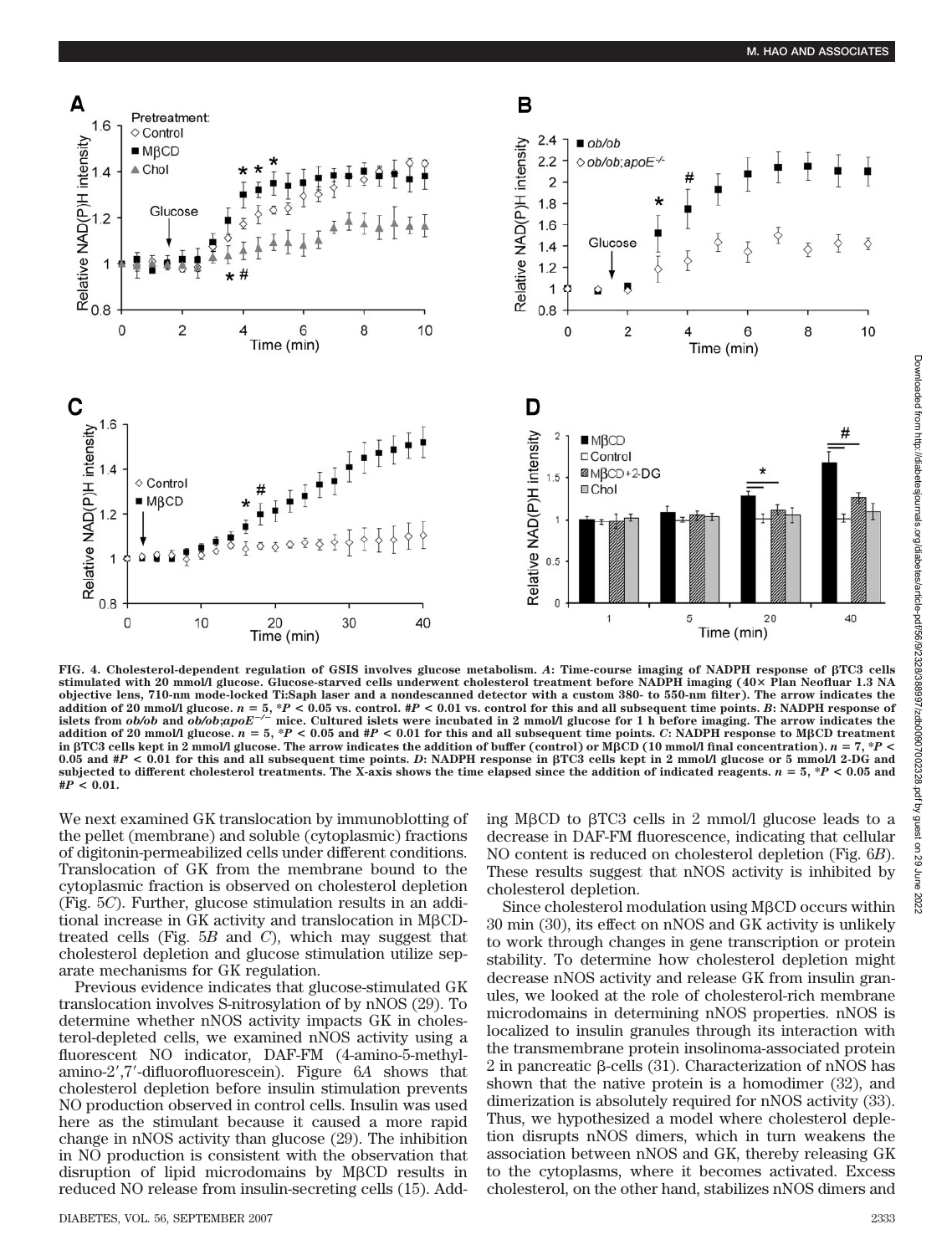

**FIG. 5. Cholesterol modulation changes GK activity and localization.** *A***: Schematic drawing of how GK activity is related to its cellular localization (see ref. 29). Glucose stimulation results in translocation of GK from insulin granules to the cytoplasm where GK is activated.** *B***: GK enzymatic activity in 832/13 INS-1 cells under different conditions and normalized to that measured in control cells under basal glucose.**  $n = 8$ **,**  $*P < 0.05$ **and #***P* **< 0.01.** *C***: Translocation of GK from the membrane-bound to the cytoplasmic fraction in 832/13 INS-1 cells under different conditions. Distribution of GK was quantified by taking a ratio of the amount of GK present in the digitonin-soluble (S, cytoplasmic) fraction to that in the pellet (P, membrane-bound) fraction, and normalized to that in glucose-starved control cells.** *n* **6, \****P* **< 0.05 and #***P* **< 0.01.**

keeps GK bound to insulin granules, where it is less active (Fig. 6*C*).

To test this hypothesis, we immunoprecipitated nNOS from cell lysates and probed by immunoblot for GK. As shown in Fig.  $7A$ , cholesterol depletion by M $\beta$ CD treatment results in dissociation of GK from nNOS under both low and high glucose. In contrast, cholesterol overloading increases association of GK with nNOS on glucose stimulation. There is an additional weakening of the interaction between GK and nNOS when MßCD-treated cells are stimulated with high glucose (Fig. 7*A*), again possibly suggesting that nNOS regulation of GK by cholesterol depletion is different from that by glucose stimulation. Our hypothesis is further supported by the fact that GSIS is greatly enhanced in nNOS knockout mice (Fig. 7*B*), consistent with the idea that a weaker association of GK with insulin granules (due to the lack of granule-associated nNOS) leads to greater GK activity in  $\beta$ -cells. Using low-temperature SDS-PAGE (34), we show that there is less nNOS dimerization in cholesterol-depleted cells compared with untreated cells and that the opposite is observed with cholesterol overloading (Fig. 7*C*). We also measured the nNOS dimer and monomer distribution in the membrane-bound and cytoplasmic fractions using digitonin permeabilization. In both control and cholesterol-depleted cells, there are more nNOS dimers in the pellet fraction, suggesting that the dimer structure is enriched in the insulin granule membranes (Fig. 7*D*). Furthermore, the nNOS oligomeric state dramatically shifts from predominately dimers to mostly monomers in the membranebound fraction on cholesterol depletion. These results show that cholesterol depletion disrupts nNOS dimers associated with insulin granules and leads to decreased nNOS activity (Fig. 6*A* and *B*). This is consistent with the previous finding that disruption of the dimeric state of nNOS by its inhibitors affects the secretagogue-induced insulin response (35). Although the exact mechanism by which nNOS dimerization is affected by membrane structure remains unknown, it is conceivable that clustering of insolinoma-associated protein 2 in cholesterol-rich do-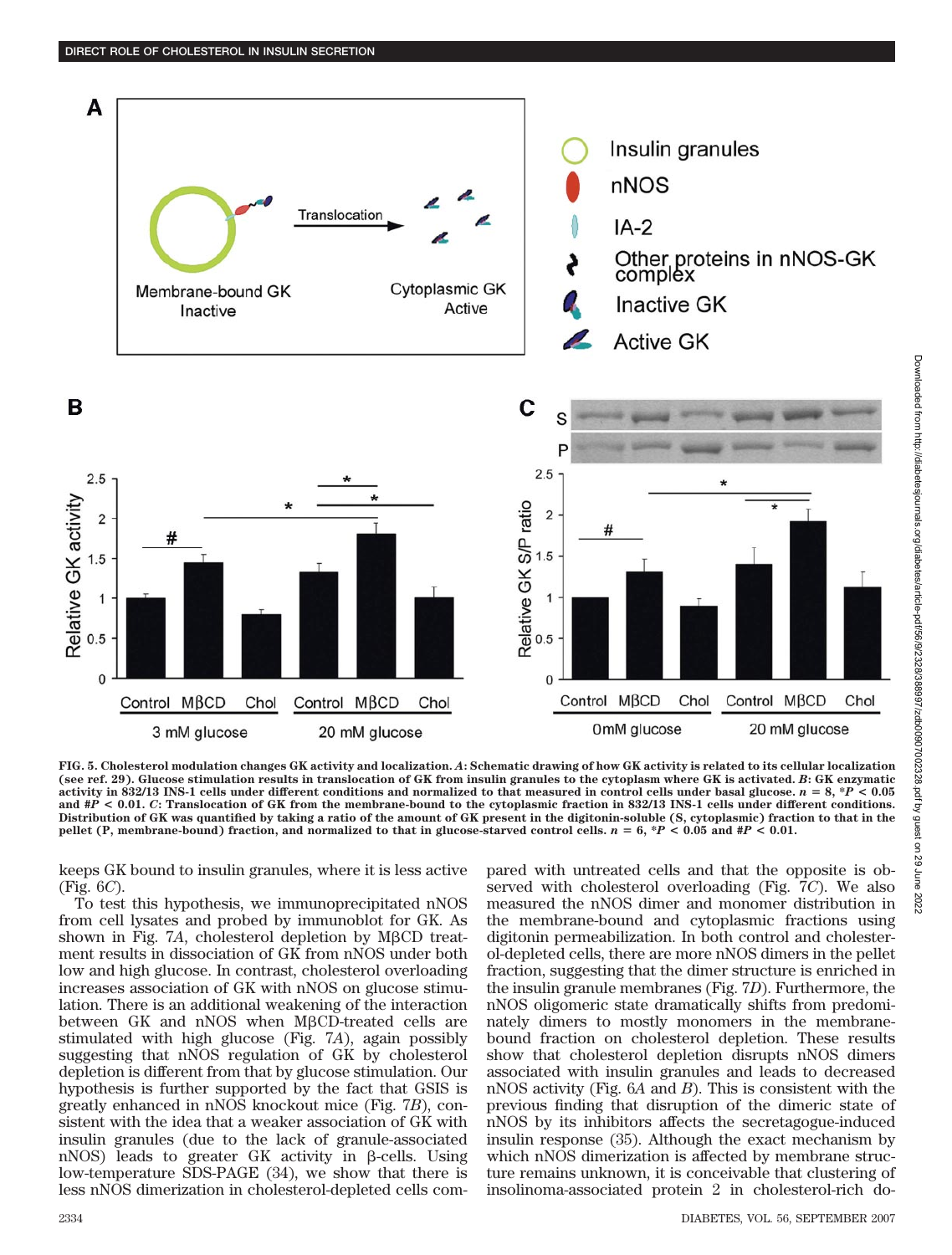

**FIG. 6. Cholesterol depletion inhibits nNOS activity.** *A***: Reduced NO production in insulin-stimulated TC3 cells pretreated with MCD, detected** using a fluorescent indicator (DAF-FM). The arrow indicates the addition of 100 nmol/l insulin.  $n = 5$ . *B*: Decreased cellular NO content in **response to MCD. TC3 cells were kept in 2 mmol/l glucose and loaded with DAF-FM. The arrow indicates the addition of buffer (control) or** M $\beta$ CD (10 mmol/l final concentration).  $n = 5$ . *C*: Proposed model of nNOS regulation of GK by its dimeric state at different cholesterol levels. **Cholesterol depletion disrupts nNOS dimers and weakens the association between nNOS and GK, leading to the release of GK to the cytoplasm, where it is activated. Excess cholesterol stabilizes nNOS dimers and keeps GK bound to insulin granules, where it is less active.**

mains effectively increases the local concentration of nNOS, thus promoting dimer formation.

## **DISCUSSION**

Our results indicate that excess cellular cholesterol plays a direct role in pancreatic islet dysfunction and may well be a key factor underlying the progression of type 2 diabetes. Using different animal models, we show that elevated serum cholesterol leads to increased cholesterol in pancreatic islets. More importantly, islet cholesterol levels directly and significantly impact the extent of GSIS, independent of FFA levels. This has great implications because it indicates the existence of a novel mechanism linking hyperlipidemia and the pathogenesis of type 2 diabetes that is independent of FFAs. It also suggests that the regulation of cellular cholesterol may be a potential target for therapeutic intervention aimed at preserving or improving GSIS function in pancreatic  $\beta$ -cells.

It has been shown that VLDL is markedly increased in  $apoE^{-/-}$  mice (36), and VLDL exposure leads to a decrease in insulin mRNA levels in  $\beta$ TC3 cells (37). However, we did not find a significant difference between control and  $apoE^{-/-}$  mice in either plasma insulin levels (Table 1) or total islet insulin content (Fig. 1*B*). The discrepancy might be due to the difference in the cells used (cultured insulinoma cells vs. islets), cholesterol-to-triglyceride ratio of the VLDL particles (triglyceride-rich human VLDL vs.

DIABETES, VOL. 56, SEPTEMBER 2007 2335

triglyceride-poor  $apoE^{-/-}$  VLDL), or the length of exposure time (short term vs. chronic). ApoE deficiency is shown to induce greater insulin sensitivity (38). This may explain the relatively normal glucose tolerance in *apoE/* mice despite the reduced GSIS observed in our study.

Because of the profound effects of cholesterol on lipid organization and cellular functions, cells have formulated comprehensive mechanisms to maintain membrane cholesterol levels within a narrow range (39). Among all the signal transduction pathways in which cholesterol may be involved in  $\beta$ -cells, we have focused on the role of cholesterol-rich membrane domains in GSIS and one molecular mechanism in particular involving nNOS regulation of GK. Our data show that cholesterol depletion results in a change of nNOS dimer-to-monomer ratio, which in turn causes translocation of GK from insulin granules to the cytoplasm, where it is activated. In contrast, excess cholesterol prevents GK activation by keeping GK bound to insulin granules. Further studies are underway to provide additional details for other GSIS pathways that may also be affected by cholesterol modulation.

Membrane microdomains have raised great interest because they are proposed to be involved in many cellular functions, including signal transduction, protein trafficking, and cell polarization, as well as pathogenesis of many diseases (40). Cholesterol is an essential component of many putative membrane domains, and removal of choles-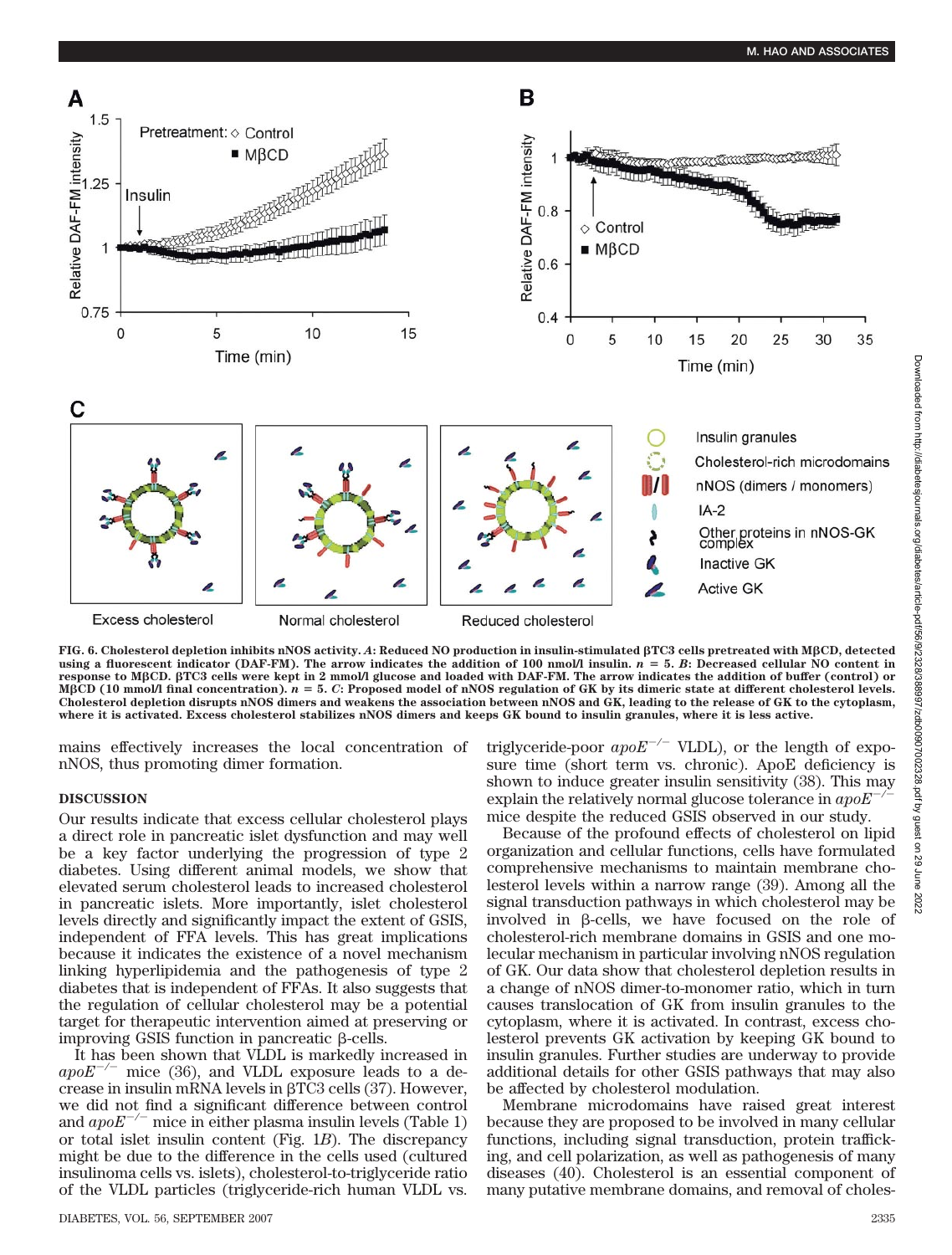

**FIG. 7. Cellular cholesterol levels affect the interaction between GK and nNOS through altering nNOS dimeric state.** *A***: Association of GK with nNOS in 832/13 INS-1 cells under different conditions. Pellets immunoprecipitated from cell lysates using anti-nNOS preconjugated to Sepharose beads were analyzed by immunoblot using anti-nNOS and anti-GK antibodies. GK association with nNOS was quantified by taking the ratio of GK** to nNOS signal and expressed as fraction of that in glucose-starved control cells.  $n = 6$ . \* $P < 0.05$  and  $\#P > 0.01$ . *B*: GSIS from islets isolated **from nNOS knockout (nNOS-KO) mice. GSIS was measured using the method described in Fig. 1.** *n* **7.** *C***: Detection of nNOS dimers (D-nNOS) and monomers (M-nNOS) in control, cholesterol-depleted (MCD), and overloaded (Chol) 832/13 INS-1 cells using low-temperature SDS-PAGE.**  $n = 5$ . \* $P < 0.05$  vs. control. *D*: Detection of nNOS dimers and monomers in control and cholesterol-depleted 832/13 INS-1 cells permeabilized by **digitonin. Pellet (P, membrane-bound) and soluble (S, cytoplasmic) fractions were analyzed by low-temperature SDS-PAGE.**

terol disrupts the function of proteins residing in these domains. It has been shown that  $M\beta CD$  treatment results in enhanced GSIS from HIT-T15 hamster insulinoma cells, due to redistribution of voltage-gated  $K^+$  channel and soluble *N*-ethylmaleimide–sensitive factor attachment protein receptor proteins of the putative membrane microdomains (13). However, our results indicate that glucose metabolism is directly affected by cholesterol depletion in addition to any changes in plasma membrane protein distribution that may occur. Our data also suggest that the function of two proteins critically involved in GSIS, nNOS, and GK depends on the cholesterol-enriched lipid environment of insulin granules. nNOS is found to be associated with granule membranes in many cell types. In neurons, MCD redistributes nNOS from the Triton X-100 insoluble to the soluble fraction, and cholesterol repletion reverses nNOS localization (41). Several lines of evidence have shown that some intracellular membranes not only contain high amounts of cholesterol but also form detergent insoluble domains (42). For example, cholesterol makes up  $\sim$  70% of the lipids in bovine pituitary secretory granule

membranes (43). Cholesterol offers the rigidity necessary for membrane curvature during secretory granule biogenesis. Insulin is packaged into dense core granules, which bud from the *trans*-Golgi network containing cholesterol and sphingolipid-rich microdomains (44).

Although the relationship between elevated cholesterol and diabetes has not been extensively examined, there is some evidence supporting a potential link between the two. First, a locus on chromosome 9 is associated with both the control of cholesterol levels and diabetes (45). Second, blood lipoprotein levels are an indication of the plasma cholesterol content and have been confirmed as important predictors for the onset of type 2 diabetes (46). In a recent study (46) aimed at examining the link between the use of a statin, which lowers serum cholesterol concentration, and subsequent risk of developing diabetes, it was shown that preventative administration of pravastatin reduced the occurrence of type 2 diabetes by 30%. However, results from this type of study are thus far inconclusive. Even though obesity has been identified as an important risk factor for type 2 diabetes, only a small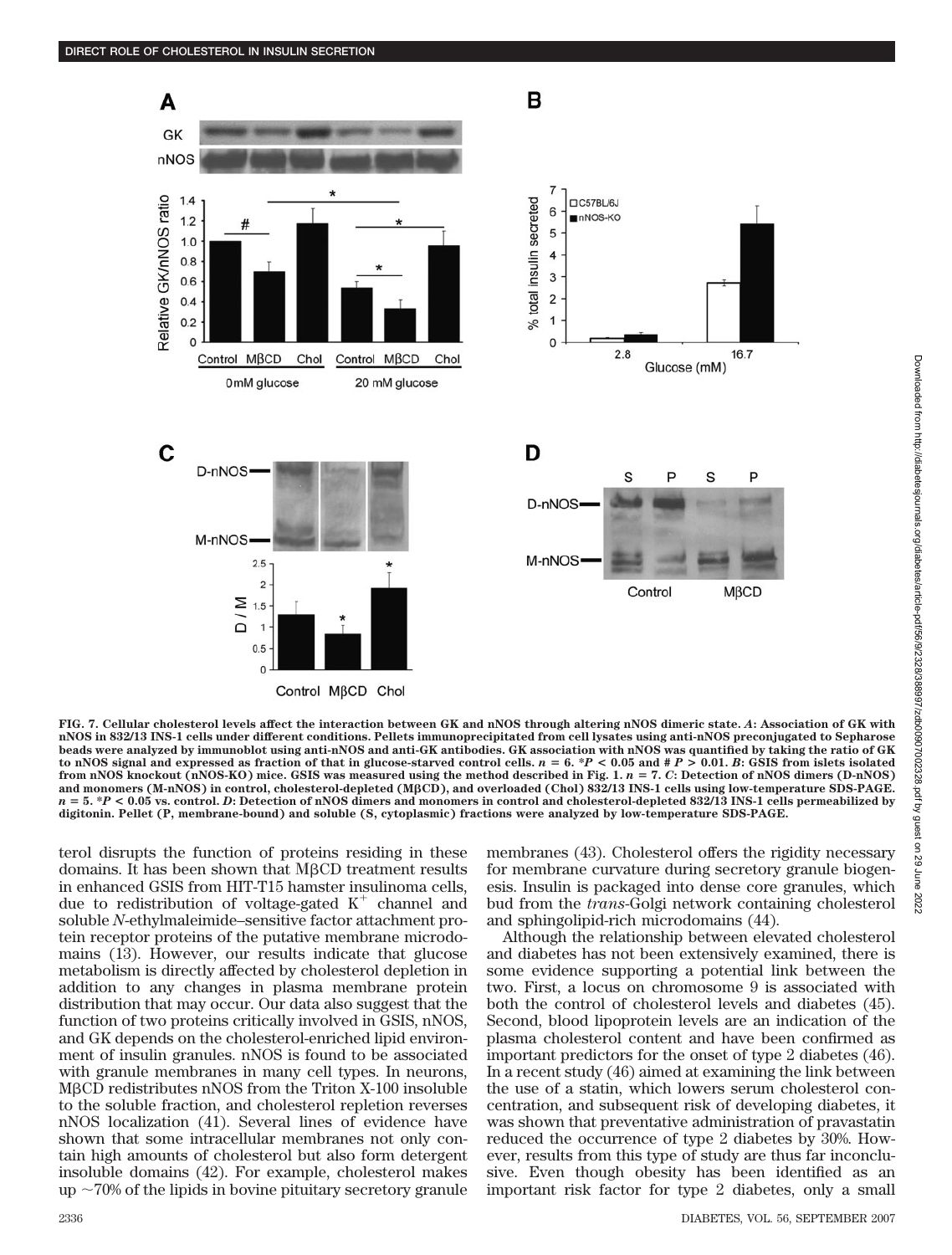percentage of obese patients will eventually develop the disease. Research suggests that predisposition to the development of type 2 diabetes may be due to genetic differences, although the specific genes involved have not yet been identified. Type 2 diabetes has been associated with high synthesis and low absorption of cholesterol, indicating a link between glucose and cholesterol metabolism (47–50). Indeed, our study opens the possibility that genetic variations relating to cellular cholesterol management may play a role in this genetic predisposition for type 2 diabetes.

## **ACKNOWLEDGMENTS**

This work is supported by grants from the National Institutes of Health (DK67821 to S.C.G., DK53434 to D.W.P., U24-DK59637 to the Metabolic Phenotyping Center, and DK-20593 to the Vanderbilt Diabetes Training and Research Center), the American Heart Association (0330011N to A.H.H.), and the American Diabetes Association (1-04-JF-20 to A.H.H.).

We thank Dr. Kevin D. Niswender for helpful discussions and Drs. Dick Goodman, Britton Chance, Roland Stein, Owen McGuinness, Al Beth, and Alan Cherrington for critical reading of the manuscript.

#### **REFERENCES**

- 1. Yki-Jarvinen H: Pathogenesis of non-insulin-dependent diabetes mellitus. *Lancet* 343:91–95, 1994
- 2. Kahn SE: The relative contributions of insulin resistance and beta-cell dysfunction to the pathophysiology of type 2 diabetes. *Diabetologia* 46:3–19, 2003
- 3. Lyssenko V, Almgren P, Anevski D, Perfekt R, Lahti K, Nissen M, Isomaa B, Forsen B, Homstrom N, Saloranta C, Taskinen MR, Groop L, Tuomi T: Predictors of and longitudinal changes in insulin sensitivity and secretion preceding onset of type 2 diabetes. *Diabetes* 54:166–174, 2005
- 4. Unger RH: Lipotoxicity in the pathogenesis of obesity-dependent NIDDM: genetic and clinical implications. *Diabetes* 44:863–870, 1995
- 5. Yaney GC, Corkey BE: Fatty acid metabolism and insulin secretion in pancreatic beta cells. *Diabetologia* 46:1297–1312, 2003
- 6. Brown MS, Goldstein JL: The SREBP pathway: regulation of cholesterol metabolism by proteolysis of a membrane-bound transcription factor. *Cell* 89:331–340, 1997
- 7. Le Lay S, Krief S, Farnier C, Lefrere I, Le Liepvre X, Bazin R, Ferre P, Dugail I: Cholesterol, a cell size-dependent signal that regulates glucose metabolism and gene expression in adipocytes. *J Biol Chem* 276:16904–16910, 2001
- 8. Warnock DE, Roberts C, Lutz MS, Blackburn WA, Young WW Jr, Baenziger JU: Determination of plasma membrane lipid mass and composition in cultured Chinese hamster ovary cells using high gradient magnetic affinity chromatography. *J Biol Chem* 268:10145–10153, 1993
- 9. Hao M, Lin SX, Karylowski OJ, Wustner D, McGraw TE, Maxfield FR: Vesicular and non-vesicular sterol transport in living cells: the endocytic recycling compartment is a major sterol storage organelle. *J Biol Chem* 277:609–617, 2002
- 10. Simons K, Ikonen E: Functional rafts in cell membranes. *Nature* 387:569– 572, 1997
- 11. Brown DA, London E: Structure and function of sphingolipid- and cholesterol-rich membrane rafts. *J Biol Chem* 275:17221–17224, 2000
- 12. Xu X, London E: The effect of sterol structure on membrane lipid domains reveals how cholesterol can induce lipid domain formation. *Biochemistry* 39:843–849, 2000
- 13. Xia F, Gao X, Kwan E, Lam PP, Chan L, Sy K, Sheu L, Wheeler MB, Gaisano HY, Tsushima RG: Disruption of pancreatic beta-cell lipid rafts modifies Kv2.1 channel gating and insulin exocytosis. *J Biol Chem* 279:24685–24691, 2004
- 14. Takahashi N, Hatakeyama H, Okado H, Miwa A, Kishimoto T, Kojima T, Abe T, Kasai H: Sequential exocytosis of insulin granules is associated with redistribution of SNAP25. *J Cell Biol* 165:255–262, 2004
- 15. Veluthakal R, Chvyrkova I, Tannous M, McDonald P, Amin R, Hadden T, Thurmond DC, Quon MJ, Kowluru A: Essential role for membrane lipid rafts in interleukin-16-induced nitric oxide release from insulin-secreting cells: potential regulation by caveolin-1+. *Diabetes* 54:2576-2585, 2005
- 16. Gruen ML, Saraswathi V, Nuotio-Antar AM, Plummer MR, Coenen KR, Hasty AH: Plasma insulin levels predict atherosclerotic lesion burden in obese hyperlipidemic mice. *Atherosclerosis* 186:54–64, 2006
- 17. Hao M, Li X, Rizzo MA, Rocheleau JV, Dawant BM, Piston DW: Regulation of two insulin granule populations within the reserve pool by distinct calcium sources. *J Cell Sci* 118:5873–5884, 2005
- 18. Hohmeier HE, Mulder H, Chen G, Henkel-Rieger R, Prentki M, Newgard CB: Isolation of INS-1-derived cell lines with robust ATP-sensitive K channel-dependent and -independent glucose-stimulated insulin secretion. *Diabetes* 49:424–430, 2000
- 19. Gunawardana SC, Rocheleau JV, Head WS, Piston DW: Mechanisms of time-dependent potentiation of insulin release: involvement of nitric oxide synthase. *Diabetes* 55:1029–1033, 2006
- 20. Mayor S, Sabharanjak S, Maxfield FR: Cholesterol-dependent retention of GPI-anchored proteins in endosomes. *Embo J* 17:4626–4638, 1998
- 21. Goward CR, Hartwell R, Atkinson T, Scawen MD: The purification and characterization of glucokinase from the thermophile Bacillus stearothermophilus. *Biochem J* 237:415–420, 1986
- 22. Rizzo MA, Magnuson MA, Drain PF, Piston DW: A functional link between glucokinase binding to insulin granules and conformational alterations in response to glucose and insulin. *J Biol Chem* 277:34168–34175, 2002
- 23. Vidal J, Verchere CB, Andrikopoulos S, Wang F, Hull RL, Cnop M, Olin KL, LeBoeuf RC, O'Brien KD, Chait A, Kahn SE: The effect of apolipoprotein E deficiency on islet amyloid deposition in human islet amyloid polypeptide transgenic mice. *Diabetologia* 46:71–79, 2003
- 24. D'Ambra R, Surana M, Efrat S, Starr RG, Fleischer N: Regulation of insulin secretion from beta-cell lines derived from transgenic mice insulinomas resembles that of normal beta-cells. *Endocrinology* 126:2815–2822, 1990
- 25. Gee KR, Zhou ZL, Qian WJ, Kennedy R: Detection and imaging of zinc secretion from pancreatic beta-cells using a new fluorescent zinc indicator. *J Am Chem Soc* 124:776–778, 2002
- 26. Bennett BD, Jetton TL, Ying G, Magnuson MA, Piston DW: Quantitative subcellular imaging of glucose metabolism within intact pancreatic islets. *J Biol Chem* 271:3647–3651, 1996
- 27. Postic C, Shiota M, Magnuson MA: Cell-specific roles of glucokinase in glucose homeostasis. *Recent Prog Horm Res* 56:195–217, 2001
- 28. Gloyn AL: Glucokinase (GCK) mutations in hyper- and hypoglycemia: maturity-onset diabetes of the young, permanent neonatal diabetes, and hyperinsulinemia of infancy. *Hum Mutat* 22:353–362, 2003
- 29. Rizzo MA, Piston DW: Regulation of beta cell glucokinase by S-nitrosylation and association with nitric oxide synthase. *J Cell Biol* 161:243–248, 2003
- 30. Yancey PG, Rodrigueza WV, Kilsdonk EP, Stoudt GW, Johnson WJ, Phillips MC, Rothblat GH: Cellular cholesterol efflux mediated by cyclodextrins. Demonstration Of kinetic pools and mechanism of efflux. *J Biol Chem* 271:16026–16034, 1996
- 31. Ort T, Maksimova E, Dirkx R, Kachinsky AM, Berghs S, Froehner SC, Solimena M: The receptor tyrosine phosphatase-like protein ICA512 binds the PDZ domains of beta2-syntrophin and nNOS in pancreatic beta-cells. *Eur J Cell Biol* 79:621–630, 2000
- 32. Ghosh DK, Abu-Soud HM, Stuehr DJ: Domains of macrophage N(O) synthase have divergent roles in forming and stabilizing the active dimeric enzyme. *Biochemistry* 35:1444–1449, 1996
- 33. Tzeng E, Billiar TR, Robbins PD, Loftus M, Stuehr DJ: Expression of human inducible nitric oxide synthase in a tetrahydrobiopterin (H4B) deficient cell line: H4B promotes assembly of enzyme subunits into an active dimer. *Proc Natl Acad SciUSA* 92:11771–11775, 1995
- 34. Klatt P, Schmidt K, Lehner D, Glatter O, Bachinger HP, Mayer B: Structural analysis of porcine brain nitric oxide synthase reveals a role for tetrahydrobiopterin and L-arginine in the formation of an SDS-resistant dimer. *Embo J* 14:3687–3695, 1995
- 35. Lajoix AD, Pugniere M, Roquet F, Mani JC, Dietz S, Linck N, Faurie F, Ribes G, Petit P, Gross R: Changes in the dimeric state of neuronal nitric oxide synthase affect the kinetics of secretagogue-induced insulin response. *Diabetes* 53:1467–1474, 2004
- 36. de Bont N, Netea MG, Demacker PN, Verschueren I, Kullberg BJ, van Dijk KW, van der Meer JW, Stalenhoef AF: Apolipoprotein E knock-out mice are highly susceptible to endotoxemia and Klebsiella pneumoniae infection. *J Lipid Res* 40:680–685, 1999
- 37. Roehrich ME, Mooser V, Lenain V, Herz J, Nimpf J, Azhar S, Bideau M, Capponi A, Nicod P, Haefliger JA, Waeber G: Insulin-secreting beta-cell dysfunction induced by human lipoproteins. *J Biol Chem* 278:18368– 18375, 2003
- 38. Gao J, Katagiri H, Ishigaki Y, Yamada T, Ogihara T, Imai J, Uno K, Hasegawa Y, Kanzaki M, Yamamoto TT, Ishibashi S, Oka Y: Involvement of apolipoprotein E in excess fat accumulation and insulin resistance. *Diabetes* 56:24–33, 2007